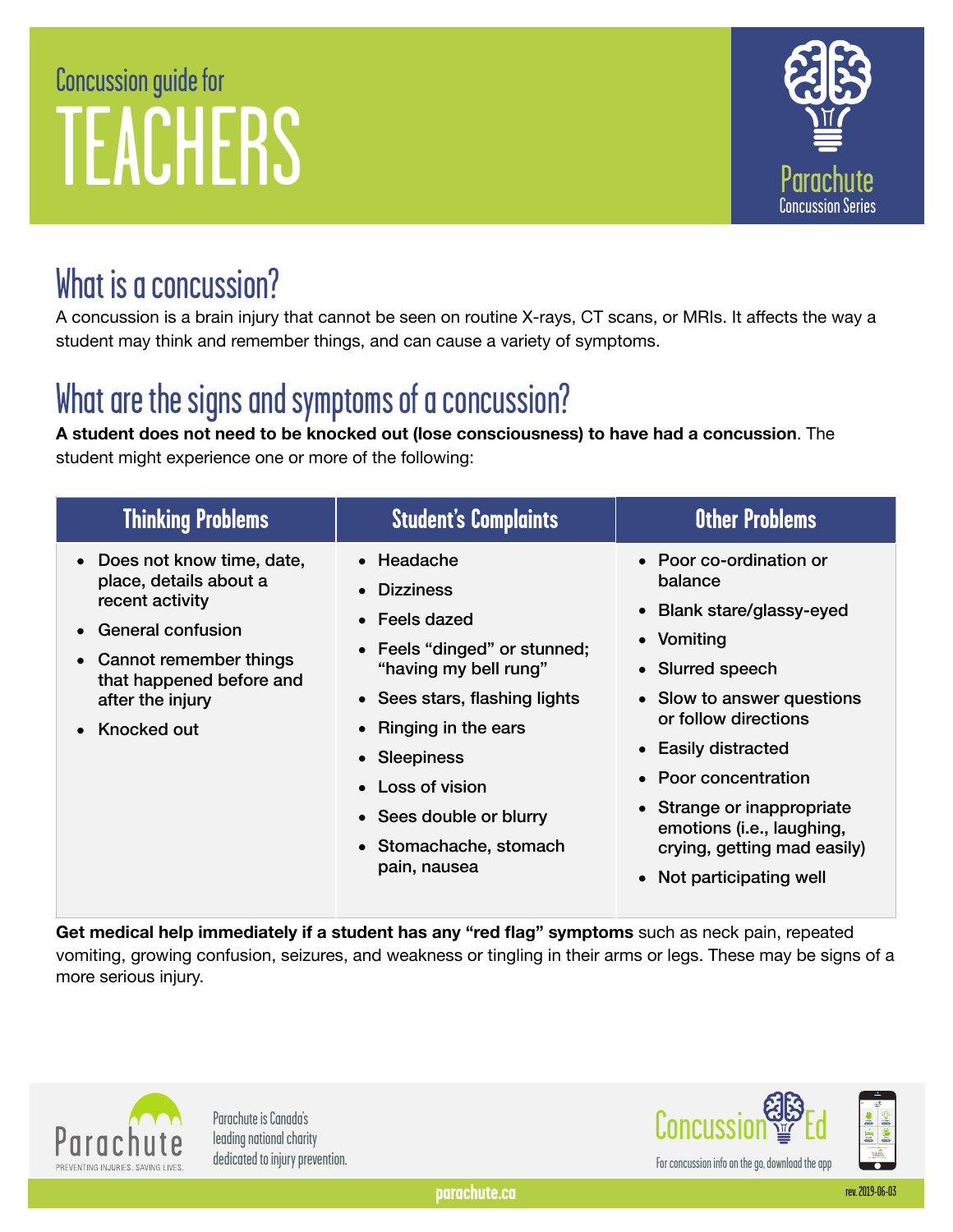

## What causes a concussion?

Any blow to the head, face or neck, or a blow to the body which causes a sudden jarring of the head may cause a concussion (e.g., a ball to the head, colliding with another person).

### What should I do if I suspect a student has a concussion?

#### **In all suspected cases of concussion, the student should stop the activity right away.**

Continuing increases their risk of more severe, longer-lasting concussion symptoms, as well as increases their risk of other injury.

The Concussion Recognition Tool 5 (CRT5) can be used by anyone to help recognize the signs and symptoms of a possible concussion.

The student should not be left alone and should be seen by a doctor as soon as possible that day. They should not drive.

If the student loses consciousness, call an ambulance to take them to the hospital right away. Do not move them or remove any equipment such as a helmet.

The student should not return to play the same day.

### How long will it take for the student to get better?

The signs and symptoms of a concussion often last for one to four weeks but may last longer. In some cases, students may take many weeks or months to heal. If the student has had a concussion before, they may take longer to heal.

If the student's symptoms are persistent (i.e., last longer than four weeks in youth under 18 years old or last longer than two weeks in students aged 18

or older), they should be referred to a healthcare professional who is an expert in the management of concussion.

## How is concussion treated?

After an initial short period of rest (24 to 48 hours), light cognitive and physical activity can begin, as long as these don't worsen symptoms.

 reading, using the computer) worsen the student's As the student is recovering from concussion, they should not do any activities that may make their symptoms worse. This might mean limiting activities such as exercising, driving, and screen time on their phone or other devices. If mental activities (e.g., symptoms, they might have to stay home from school.

Recovering from concussion is a process that takes patience. If the student goes back to activities before they are ready, it is likely to make their symptoms worse, and their recovery might take longer.

#### When should the student go to the doctor?

Anyone with a possible head injury should be seen by a doctor as soon as possible.

The student should go back to the doctor immediately if, after being told they have a concussion, they have worsening symptoms, such as:

- being more confused
- headache that is getting worse
- vomiting more than twice
- not waking up
- having any trouble walking
- having a seizure
- strange behaviour